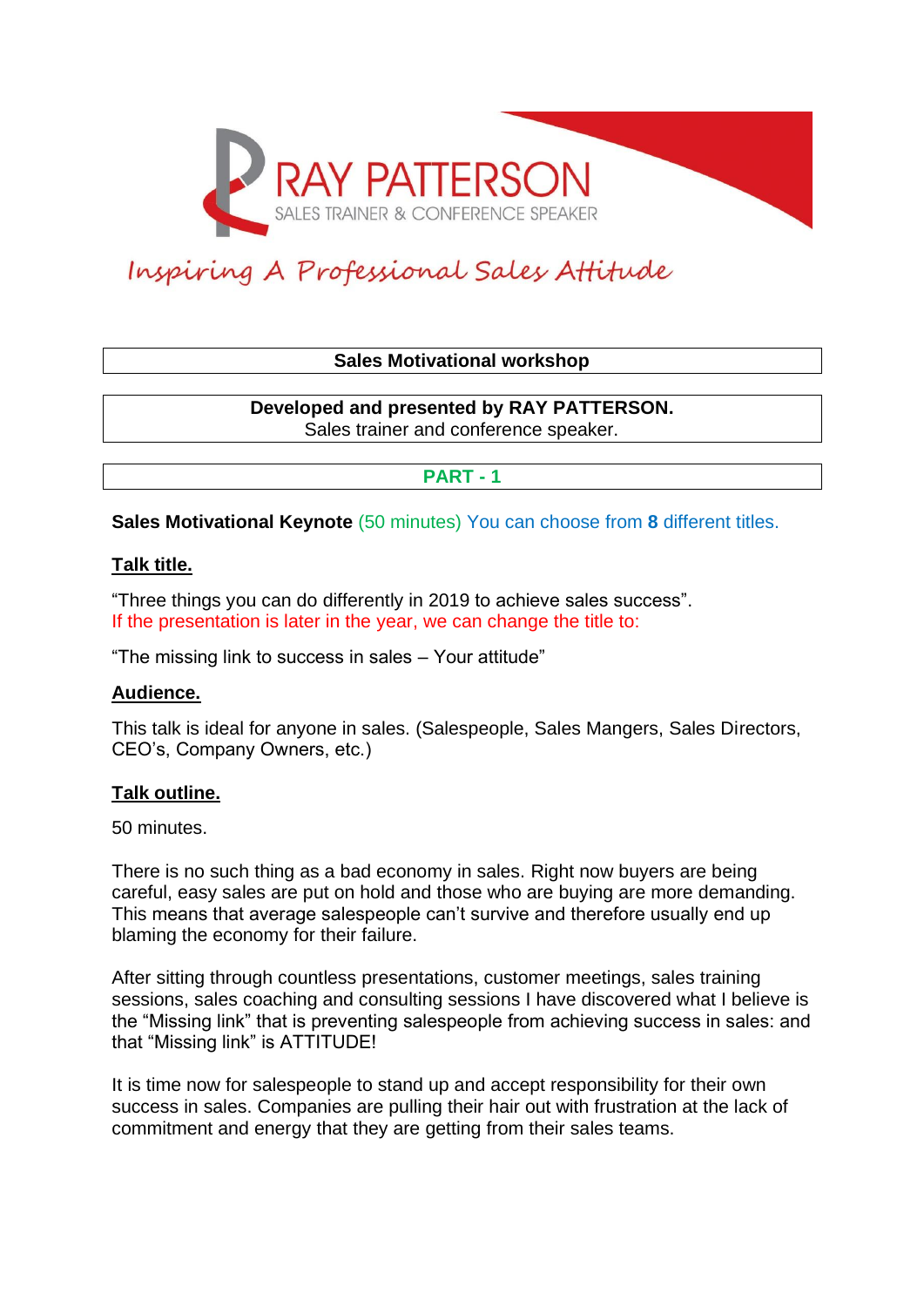When meeting with Sales Managers, Sales Directors, Company Owners and CEO's, the one question that always comes up is "How do you get salespeople to go out and do what they should be doing?"

There is only one answer to this question; "You get them to change their attitudes and to change their behaviour".

Changing behaviour (Sales behaviour) is the key to improving sales performance.

However, the only person who can successfully change that behaviour is the salesperson themselves.

Most salespeople have a fairly good idea of what they should be doing to achieve success in sales. They have the necessary knowledge and skills to succeed in sales but if they do not have a positive attitude towards their work they will not succeed.

Only when salespeople take responsibility for their own success in sales will their attitudes and behaviours improve.

In this talk Ray will cover 3 simple things that salespeople can do to change their sales behaviour and start achieving success in sales.

## **1. Become an "Executioner".**

("Execute" the skills and techniques required for success in sales)

Change the way you think and act in sales by using 3 simple words; "I'm going to…" Successful salespeople are the ones who *do things* and not just talk about doing things.

Don't focus on sales targets but rather on the activity required to achieve your sales targets. I.E. How many phone calls, appointments, presentations, proposals, and sales do you need to be doing monthly, weekly and daily to achieve your sales targets?

## **2. Become a "Change agent".**

(Take responsibility for improving your customer's attitudes)

One of the responsibilities of being a sales professional is to be positive.

The only way that you can successfully improve your attitude is to take responsibility for improving the attitudes of your customers and all the other people you meet with daily.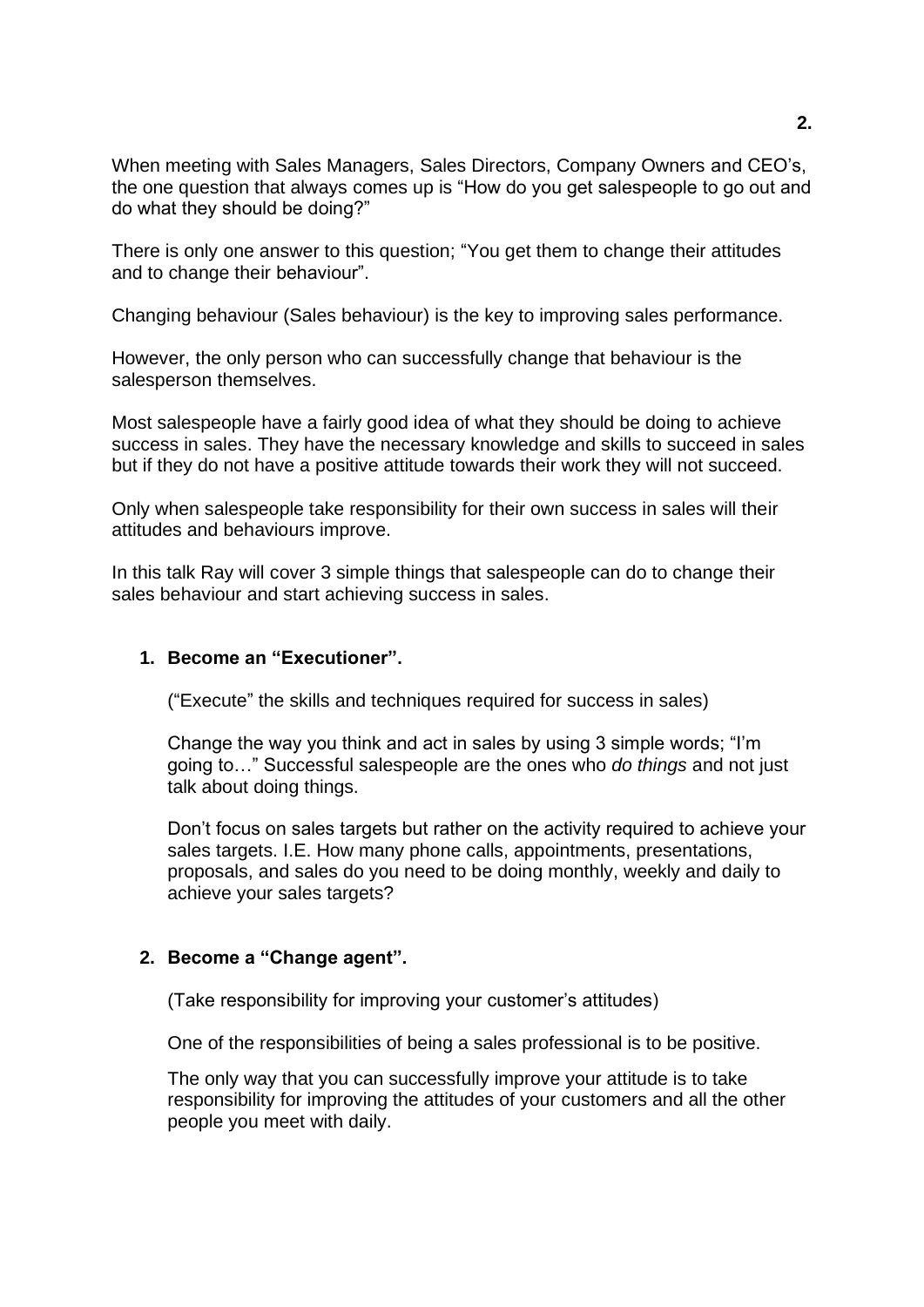# **3. Become a full "EEE" accredited salesperson.**

(Energy, Enthusiasm and Excitement!)

In business today most companies rely on their "BEE" accreditation to succeed.

It's no different in sales. You need to be an "EEE" accredited salesperson to succeed in sales. You need to have Energy, Enthusiasm and Excitement for what you do.

When salespeople are enthusiastic about what they are selling they get excited, and when they get excited their customers get excited, and when customers get excited they buy.

Any salesperson who goes out and tells their story with enthusiasm every day will achieve success in sales.

## **SUMMARY.**

Stop looking for excuses and start looking for solutions.

Take responsibility for achieving success in sales.

**3 things** you can do to effect a positive change in your **attitude** and **behaviour.**

- Become an "Executioner".
- Become a "Change agent".
- Become an "EEE" accredited salesperson.

And remember: **Nothing ever happens until a salesperson sells something!**

**END of Part 1** (15 min break)

# **PART - 2**

**Break away workshop** (90 to 120 minutes) You can choose from **10** different topics.

# **SMART QUESTIONING TO ESTABLISH NEEDS.**

You cannot make a recommendation or present a solution to a customer until you have first established their need / problem.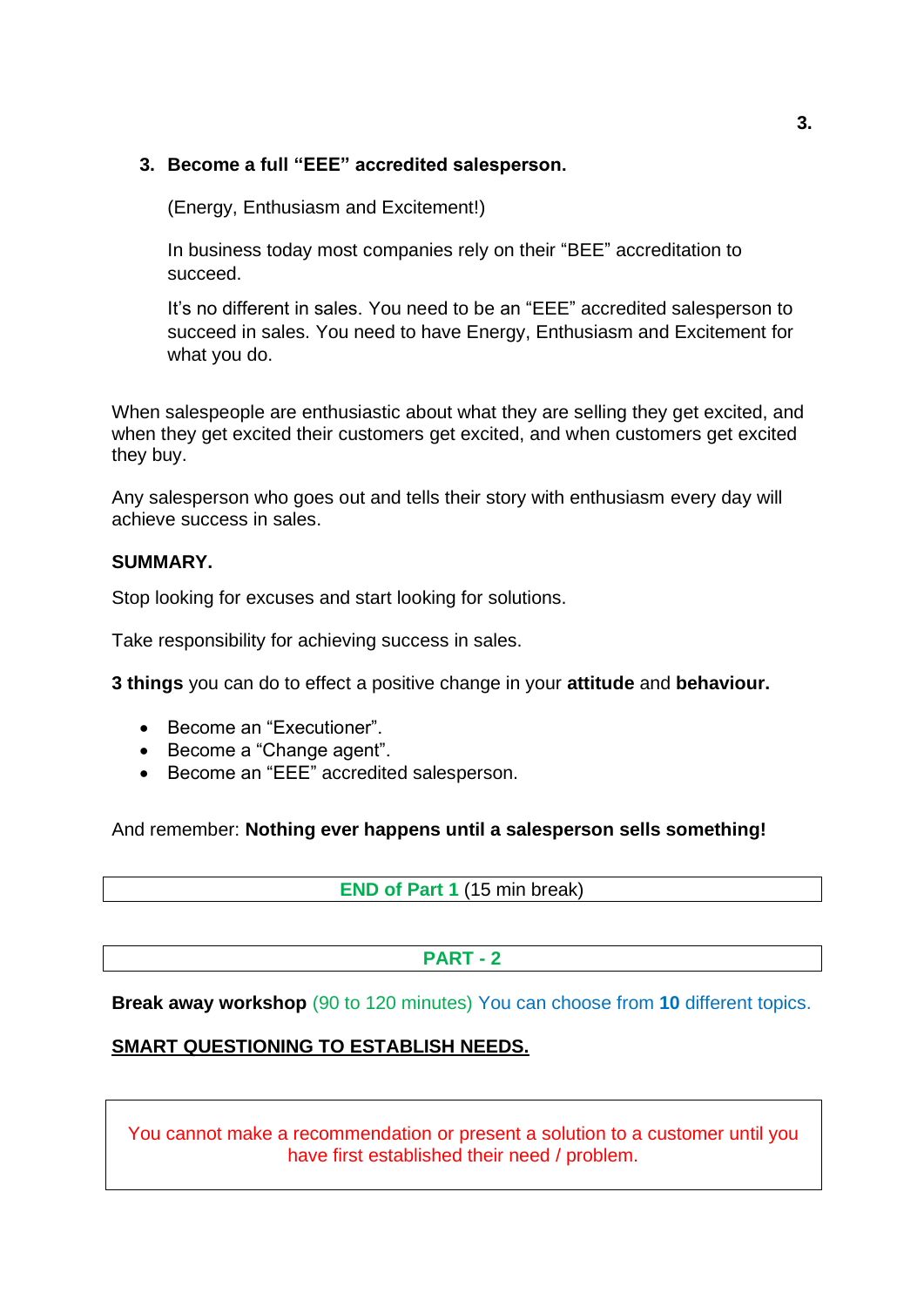**The focus** in today's world of business should be on **adding value** and not just on selling a product or service **based on price.**

When meeting with customers, remember, **it's all about THEM not about YOU.**

If you just talk about you and your products then you **exclude them from the conversation.**

**2 types of questions:** (Open ended and closed questions)

# **A. OPEN ENDED QUESTIONS.**

These are questions, which when asked get the customer to give you **information.** 

Examples:

**Who** are you currently using for ……..? **How** long have you been using them? **Who** were you using before that? **What** made you change?

Now it's all about THEM and THEIR needs.

**What** budget has been established for this? **Who** else would be involved in making the final decision? **What** do you see as being the next steps? **How** would you like to proceed from here? **What** do we need to still do to secure your business?

**What** would be the ideal outcome for you from this meeting today?

# **B. CLOSED QUESTIONS.**

These are questions which force a **YES** or **NO** answer.

There are times in the sales process when you do want a "Yes" or "No" answer.

However, when you are looking to **establish needs / problems** you want more than just "Yes" or "No", you want information. And to get information you need to ask **"Open ended"** questions.

\_\_\_\_\_\_\_\_\_\_\_\_\_\_\_\_\_\_\_\_\_\_\_\_\_\_\_\_\_\_\_\_\_\_\_\_\_\_\_\_\_\_\_\_\_\_\_\_\_\_\_\_\_\_\_\_\_\_\_\_\_\_\_\_\_\_\_

\_\_\_\_\_\_\_\_\_\_\_\_\_\_\_\_\_\_\_\_\_\_\_\_\_\_\_\_\_\_\_\_\_\_\_\_\_\_\_\_\_\_\_\_\_\_\_\_\_\_\_\_\_\_\_\_\_\_\_\_\_\_\_\_\_\_\_

# **(Role play)**

What's the difference between "Open ended" and "Closed" questions.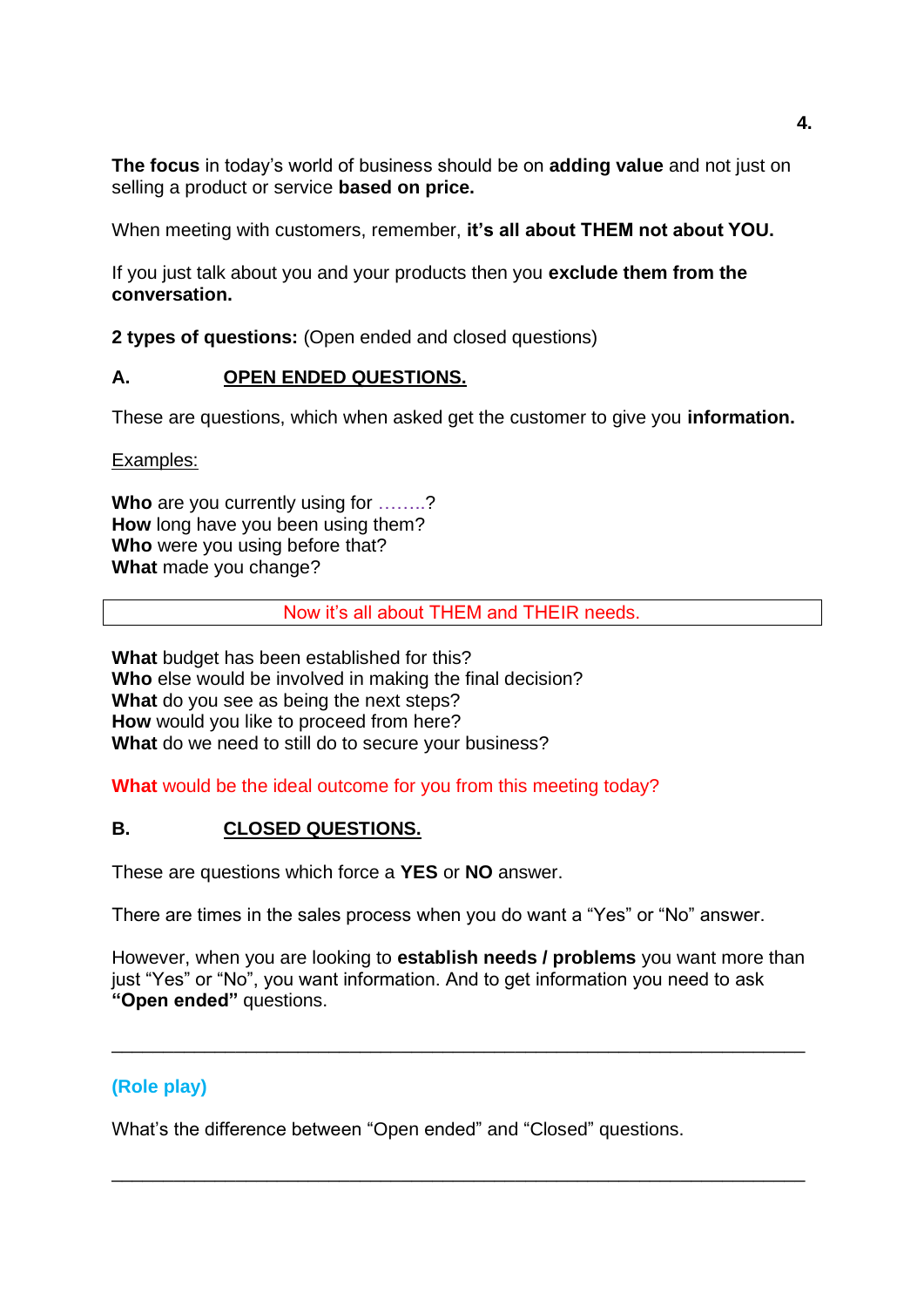# It is important **not to push ahead** with your presentation / recommendation before finding out what the customer's needs / problems are.

\_\_\_\_\_\_\_\_\_\_\_\_\_\_\_\_\_\_\_\_\_\_\_\_\_\_\_\_\_\_\_\_\_\_\_\_\_\_\_\_\_\_\_\_\_\_\_\_\_\_\_\_\_\_\_\_\_\_\_\_\_\_\_\_\_\_\_

#### **(Group activity)**

Write down 3 or 4 "Open ended" questions that you could ask to start a conversation with your customer and at the same time establish their needs / problems.

\_\_\_\_\_\_\_\_\_\_\_\_\_\_\_\_\_\_\_\_\_\_\_\_\_\_\_\_\_\_\_\_\_\_\_\_\_\_\_\_\_\_\_\_\_\_\_\_\_\_\_\_\_\_\_\_\_\_\_\_\_\_\_\_\_\_\_

(Use the 6 W's and 1 H)

#### **LISTENING SKILLS.**

**Listening** is the gateway to **understanding and communicating** and is therefore absolutely critical for success in selling.

**Listen with the intent to understand** and not the intent to respond.

When you ask questions, **listen** to the answers and ask more questions **based only on the answers.**

Focus on starting a **"Sales conversation"** rather than a **"Sales enquiry".**

#### **TIPS FOR GOOD LISTENING.**

- **1. Look** at the person when they are talking.
- **2. Nod** or say **Yes** to show you understand.
- **3. Have a pen and paper** for writing down the answers the customer gives you.
- **4. Repeat** what you heard in your own words if necessary:

"So if I understand you correctly, what you are saying is……………"

Asking well planned questions allows you to control the conversation.

It also shows the buyer that you are interested in **their needs** and this **builds trust!**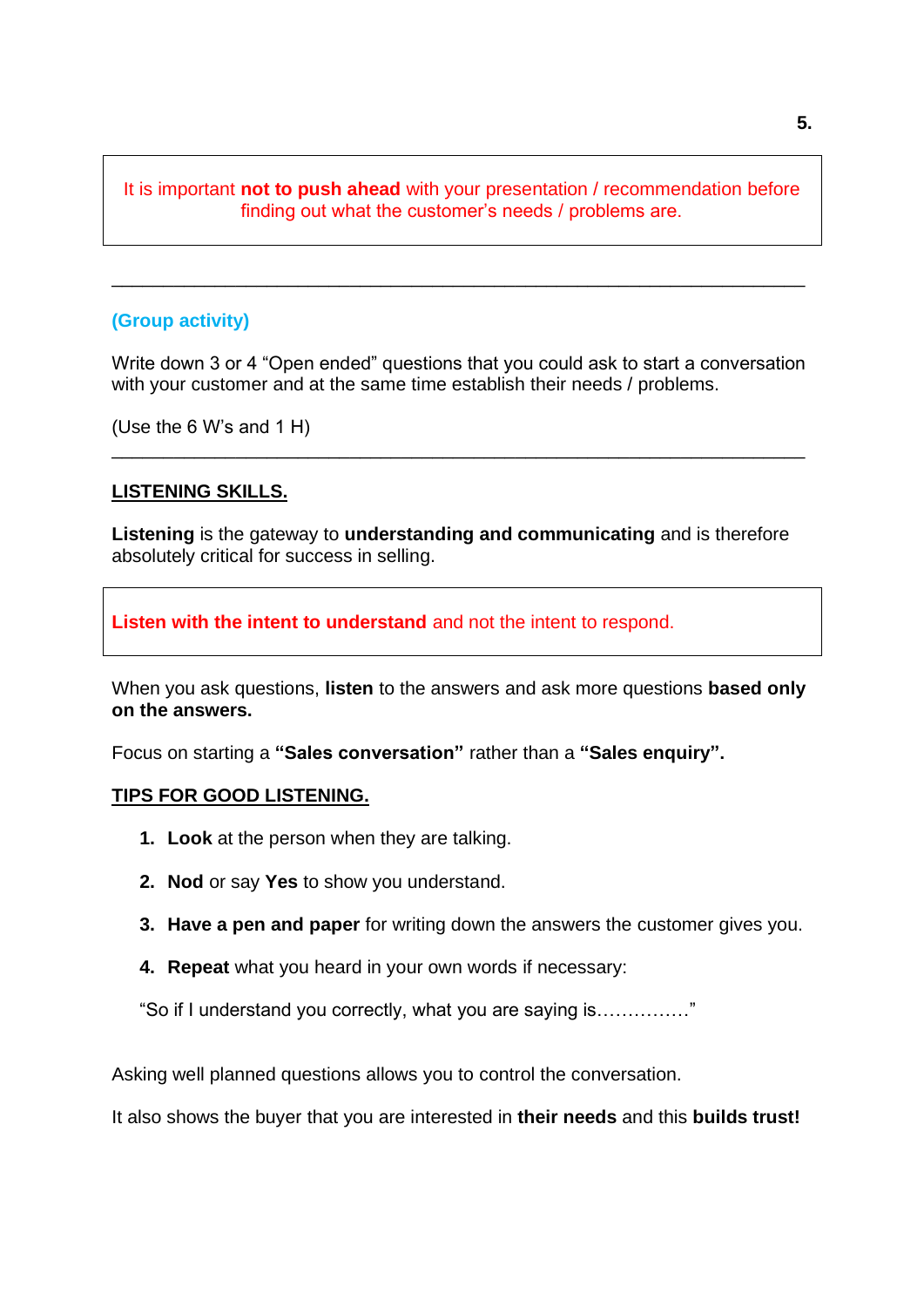# **(Role play)**

In pairs:

One person is the customer / one is the salesperson. Salesperson to ask **one question,** listen to the answer and ask more questions **based only on the answer.**

\_\_\_\_\_\_\_\_\_\_\_\_\_\_\_\_\_\_\_\_\_\_\_\_\_\_\_\_\_\_\_\_\_\_\_\_\_\_\_\_\_\_\_\_\_\_\_\_\_\_\_\_\_\_\_\_\_\_\_\_\_\_\_\_\_\_\_

\_\_\_\_\_\_\_\_\_\_\_\_\_\_\_\_\_\_\_\_\_\_\_\_\_\_\_\_\_\_\_\_\_\_\_\_\_\_\_\_\_\_\_\_\_\_\_\_\_\_\_\_\_\_\_\_\_\_\_\_\_\_\_\_\_\_\_

Focus on **starting a conversation** rather than conducting an enquiry.

Look for ways to **do things differently.**

Good salespeople are not born, they are made. They **learn, practice and implement** basic selling skills.

**Don't focus on making sales,** focus on what needs to be done to make sales.

**Take full responsibility** for your own success in sales.

When you are not achieving your sales targets, or are not achieving your full potential in sales, **step back** and ask yourself **2 simple questions;**

- **1.** What can I do to improve the situation?
- **2.** What skills do I need to improve in order to increase my sales?

\_\_\_\_\_\_\_\_\_\_\_\_\_\_\_\_\_\_\_\_\_\_\_\_\_\_\_\_\_\_\_\_\_\_\_\_\_\_\_\_\_\_\_\_\_\_\_\_\_\_\_\_\_\_\_\_\_\_\_\_\_\_\_\_\_\_\_

*\_\_\_\_\_\_\_\_\_\_\_\_\_\_\_\_\_\_\_\_\_\_\_\_\_\_\_\_\_\_\_\_\_\_\_\_\_\_\_\_\_\_\_\_\_\_\_\_\_\_\_\_\_\_\_\_\_\_\_\_\_\_\_\_ \_\_\_\_\_\_\_\_\_\_\_\_\_\_\_\_\_\_\_\_\_\_\_\_\_\_\_\_\_\_\_\_\_\_\_\_\_\_\_\_\_\_\_\_\_\_\_\_\_\_\_\_\_\_\_\_\_\_\_\_\_\_\_\_ \_\_\_\_\_\_\_\_\_\_\_\_\_\_\_\_\_\_\_\_\_\_\_\_\_\_\_\_\_\_\_\_\_\_\_\_\_\_\_\_\_\_\_\_\_\_\_\_\_\_\_\_\_\_\_\_\_\_\_\_\_\_\_\_*

## **(Group Activity)**

Write down 3 things you can do to improve the situation.

Write down 1 selling skill that you need to improve on to increase your sales.

**Make a commitment to implementing** what you have written down to improve your sales performance over the next two weeks.

*\_\_\_\_\_\_\_\_\_\_\_\_\_\_\_\_\_\_\_\_\_\_\_\_\_\_\_\_\_\_\_\_\_\_\_\_\_\_\_\_\_\_\_\_\_\_\_\_\_\_\_\_\_\_\_\_\_\_\_\_\_\_\_\_*

**Don't try it once or twice and give up.** (It takes 21 days to become a habit)